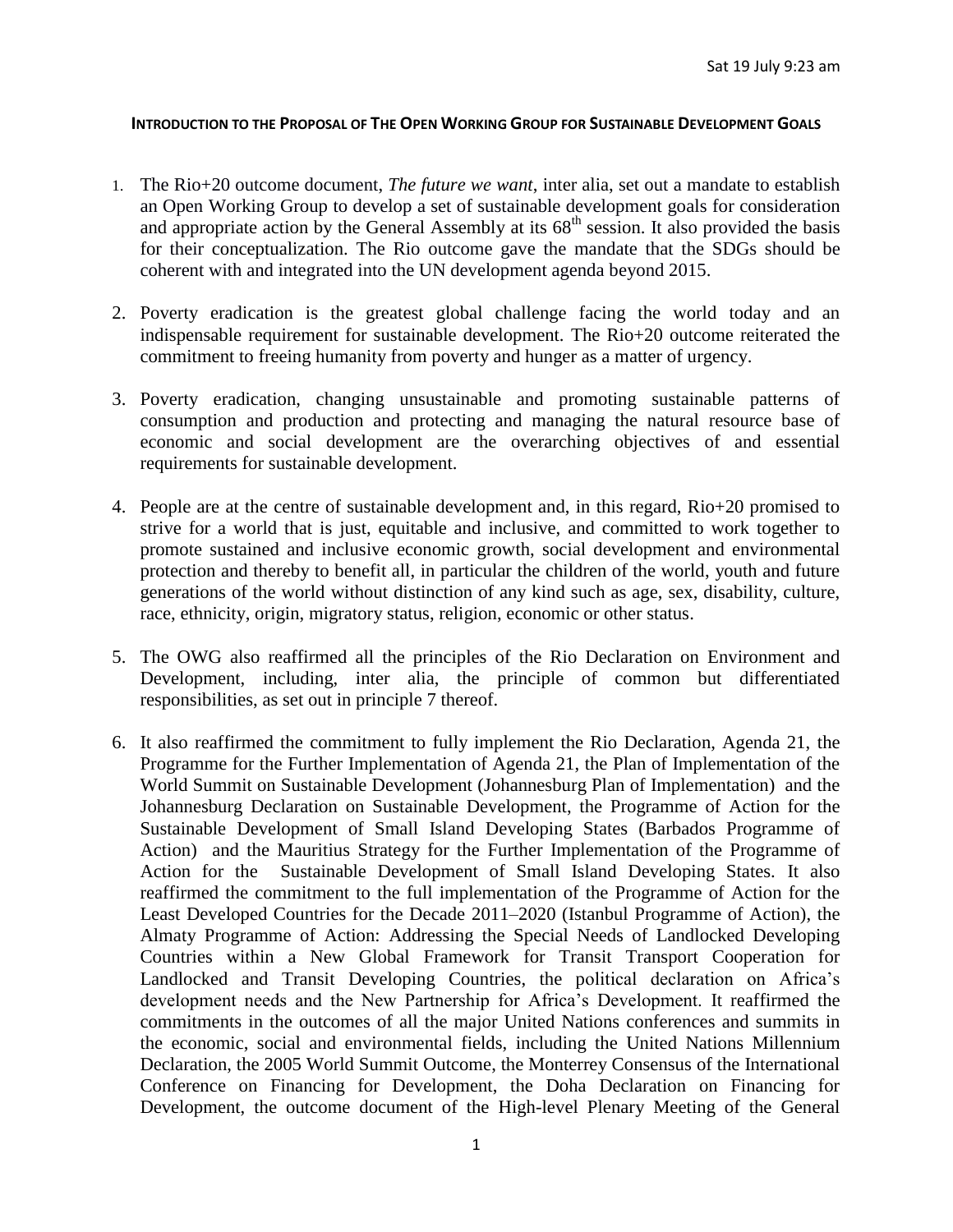Assembly on the Millennium Development Goals, the Programme of Action of the International Conference on Population and Development, the key actions for the further implementation of the Programme of Action of the International Conference on Population and Development and the Beijing Declaration and Platform for Action, and the outcome documents of their review conferences. The Outcome document of the September 2013 special event to follow up efforts made towards achieving the Millennium Development Goals reaffirmed, inter alia, the determination to craft a strong post-2015 development agenda. The commitment to migration and development was reaffirmed in the Declaration of the High-Level Dialogue on International Migration and Development.

- 7. Rio+20 outcome reaffirmed the need to be guided by the purposes and principles of the Charter of the United Nations, with full respect for international law and its principles. It reaffirmed the importance of freedom, peace and security, respect for all human rights, including the right to development and the right to an adequate standard of living, including the right to food and water, the rule of law, good governance, gender equality, women's empowerment and the overall commitment to just and democratic societies for development. It also reaffirmed the importance of the Universal Declaration of Human Rights, as well as other international instruments relating to human rights and international law.
- 8. The OWG underscored that the global nature of climate change calls for the widest possible cooperation by all countries and their participation in an effective and appropriate international response, with a view to accelerating the reduction of global greenhouse gas emissions. It recalled that the United Nations Framework Convention on Climate Change provides that parties should protect the climate system for the benefit of present and future generations of humankind on the basis of equity and in accordance with their common but differentiated responsibilities and respective capabilities. It noted with grave concern the significant gap between the aggregate effect of mitigation pledges by parties in terms of global annual emissions of greenhouse gases by 2020 and aggregate emission pathways consistent with having a likely chance of holding the increase in global average temperature below 2° C, or 1.5° C above pre-industrial levels and it reaffirmed that the ultimate objective under the UNFCCC is to stabilize greenhouse gas concentrations in the atmosphere at a level that would prevent dangerous anthropogenic interference with the climate system.
- 9. Planet Earth and its ecosystems are our home and that "Mother Earth" is a common expression in a number of countries and regions, and we note that some countries recognize the rights of nature in the context of the promotion of sustainable development. Rio+20 affirmed the conviction that in order to achieve a just balance among the economic, social and environmental needs of present and future generations, it is necessary to promote harmony with nature. It acknowledged the natural and cultural diversity of the world, and recognized that all cultures and civilizations can contribute to sustainable development.
- 10. Each country faces specific challenges to achieve sustainable development. The most vulnerable countries and, in particular, African countries, least developed countries, landlocked developing countries and small island developing States face special challenges. Countries in situations of conflict also need special attention.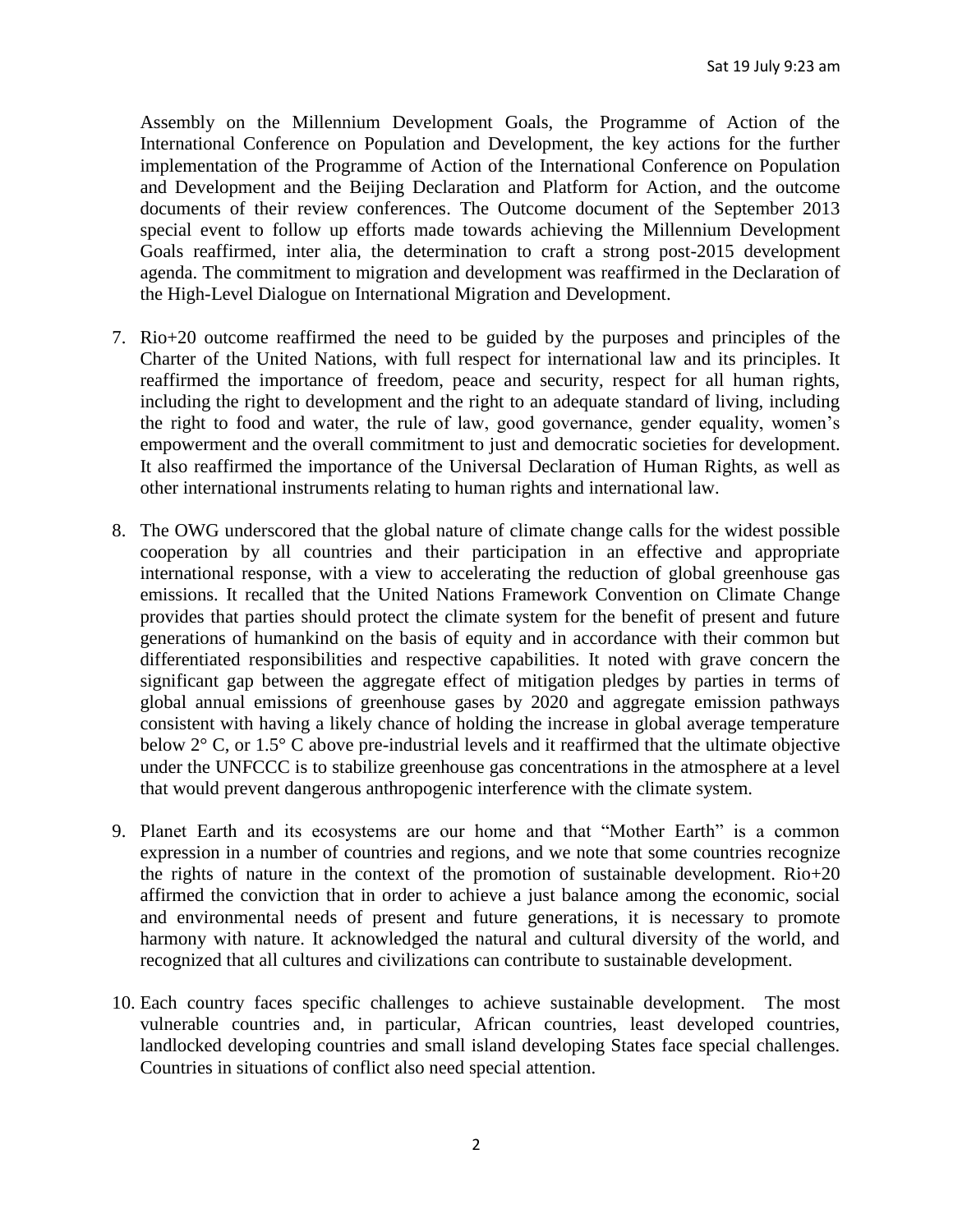- 11. Rio+20 reaffirmed the commitment to strengthen international cooperation to address the persistent challenges related to sustainable development for all, in particular in developing countries. In this regard, it reaffirmed the need to achieve economic stability, sustained economic growth, the promotion of social equity and the protection of the environment, while enhancing gender equality, women's empowerment and equal employment for all, and the protection, survival and development of children to their full potential, including through education.
- 12. Each country has primary responsibility for its own economic and social development and the role of national policies, domestic resources and development strategies cannot be overemphasized. Developing countries need additional resources for sustainable development. There is a need for significant mobilization of resources from a variety of sources and the effective use of financing, in order to promote sustainable development. Rio+20 affirms the commitment to reinvigorating the global partnership for sustainable development and to mobilizing the necessary resources for its implementation. The report of the Intergovernmental Committee of Experts on Sustainable Development Financing will propose options for a sustainable development financing strategy. The substantive outcome of the third International Conference on Financing for Development in July 2015 will assess the progress made in the implementation of the Monterrey Consensus and the Doha Declaration. Good governance and the rule of law at the national and international levels are essential for sustained, inclusive and equitable economic growth, sustainable development and the eradication of poverty and hunger.
- 13. Rio+20 reaffirmed that there are different approaches, visions, models and tools available to each country, in accordance with its national circumstances and priorities, to achieve sustainable development in its three dimensions which is our overarching goal.
- 14. The implementation of sustainable development goals will depend on a global partnership for sustainable development with the active engagement of governments, as well as civil society, the private sector, and the United Nations system. A robust mechanism of implementation review will be essential for the success of the SDGs. The General Assembly, the ECOSOC system and the High Level Political Forum will play a key role in this regard.
- 15. Rio+20 reiterated the commitment to take further effective measures and actions, in conformity with international law, to remove the obstacles to the full realization of the right of self-determination of peoples living under colonial and foreign occupation, which continue to adversely affect their economic and social development as well as their environment, are incompatible with the dignity and worth of the human person and must be combated and eliminated.
- 16. Rio+20 reaffirmed that, in accordance with the Charter, this shall not be construed as authorizing or encouraging any action against the territorial integrity or political independence of any State. It resolved to take further effective measures and actions, in conformity with international law, to remove obstacles and constraints, strengthen support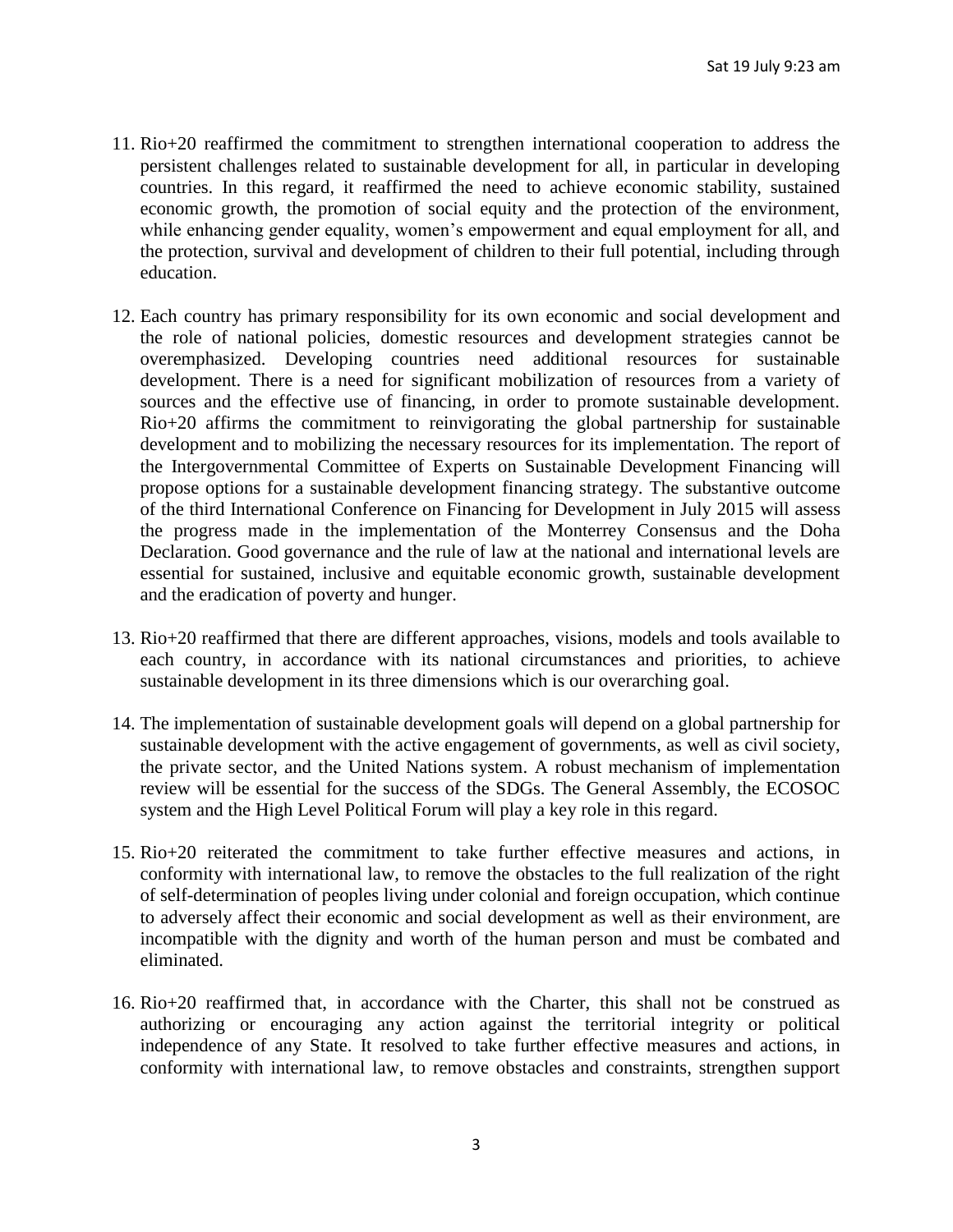and meet the special needs of people living in areas affected by complex humanitarian emergencies and in areas affected by terrorism.

- 17. In order to monitor the implementation of the SDGs, it will be important to improve the availability of and access to data and statistics disaggregated by income, gender, age, race, ethnicity, migratory status, disability, geographic location and other characteristics relevant in national contexts to support the support the monitoring of the implementation of the SDGs. There is a need to take urgent steps to improve the quality, coverage and availability of disaggregated data to ensure that no one is left behind.
- 18. Sustainable Development Goals are accompanied by targets and will be further elaborated through indicators focused on measurable outcomes. They are action oriented, global in nature and universally applicable. They take into account different national realities, capacities and levels of development and respect national policies and priorities. They build on the foundation laid by the MDGs, seek to complete the unfinished business of the MDGs, and respond to new challenges. These goals constitute an integrated, indivisible set of global priorities for sustainable development. Targets are defined as aspirational global targets, with each government setting its own national targets guided by the global level of ambition but taking into account national circumstances. The goals and targets integrate economic, social and environmental aspects and recognize their interlinkages in achieving sustainable development in all its dimensions.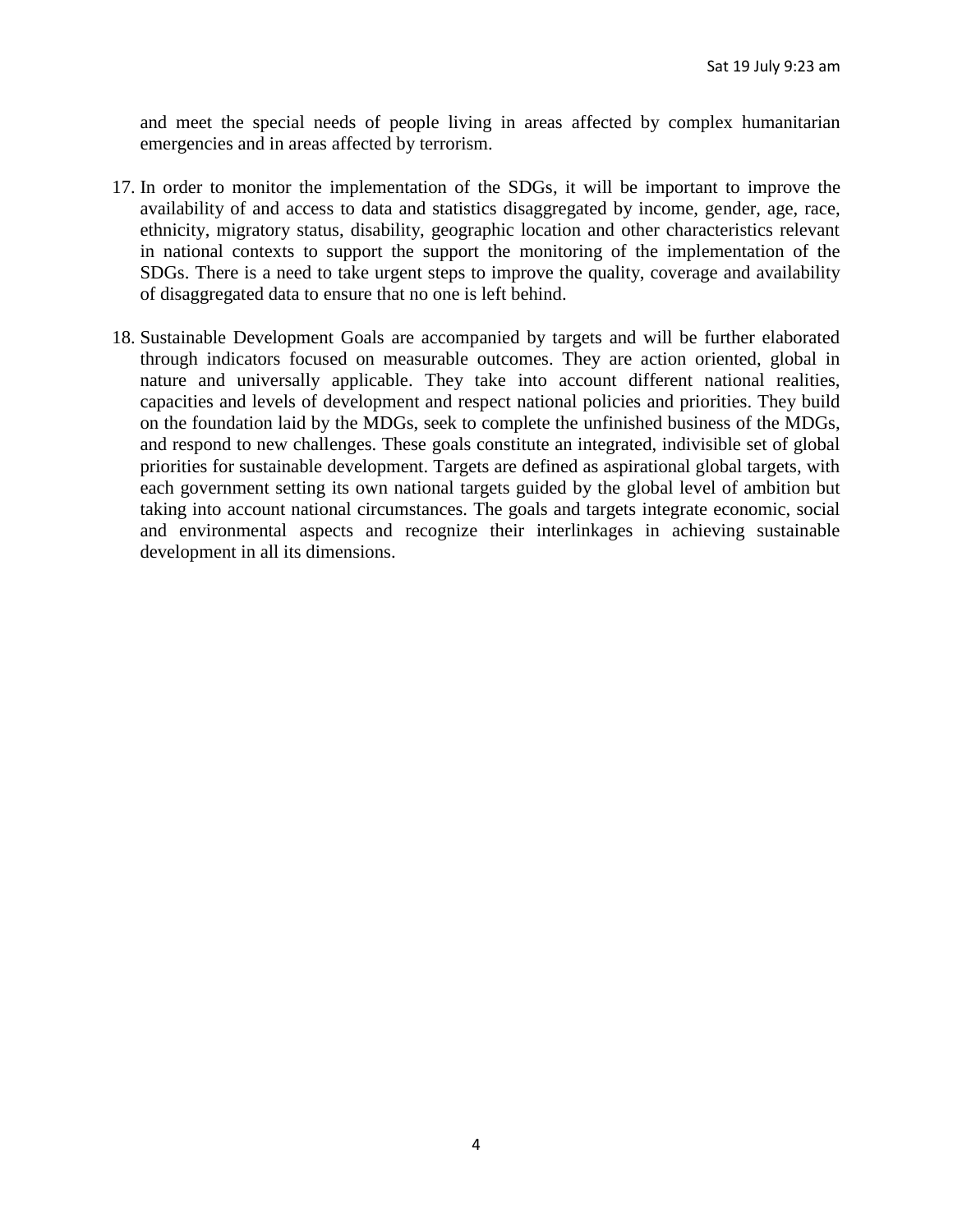#### **Sustainable Development Goals**

#### **Proposed goal 1. End poverty in all its forms everywhere**

- 1.1 by 2030, eradicate extreme poverty for all people everywhere, currently measured as people living on less than \$1.25 a day
- 1.2 by 2030, reduce at least by half the proportion of men, women and children of all ages living in poverty in all its dimensions according to national definitions
- 1.3 implement nationally appropriate social protection systems and measures for all, including floors, and by 2030 achieve substantial coverage of the poor and the vulnerable
- 1.4 by 2030 ensure that all men and women, particularly the poor and the vulnerable, have equal rights to economic resources, as well as access to basic services, ownership, and control over land and other forms of property, inheritance, natural resources, appropriate new technology, and financial services including microfinance
- 1.5 by 2030 build the resilience of the poor and those in vulnerable situations, and reduce their exposure and vulnerability to climate-related extreme events and other economic, social and environmental shocks and disasters
- 1.a. ensure significant mobilization of resources from a variety of sources, including through enhanced development cooperation to provide adequate and predictable means for developing countries, in particular LDCs, to implement programmes and policies to end poverty in all its dimensions
- 1.b create sound policy frameworks, at national, regional and international levels, based on pro-poor and gender-sensitive development strategies to support accelerated investments in poverty eradication actions

# **Proposed goal 2. End hunger, achieve food security and improved nutrition, and promote sustainable agriculture**

- 2.1 by 2030 end hunger and ensure access by all people, in particular the poor and people in vulnerable situations including infants, to safe, nutritious and sufficient food all year round
- 2.2 by 2030 end all forms of malnutrition, including achieving by 2025 the internationally agreed targets on stunting and wasting in children under five years of age, and address the nutritional needs of adolescent girls, pregnant and lactating women, and older persons
- 2.3 by 2030 double the agricultural productivity and the incomes of small-scale food producers, particularly women, indigenous peoples, family farmers, pastoralists and fishers, including through secure and equal access to land, other productive resources and inputs, knowledge, financial services, markets, and opportunities for value addition and non-farm employment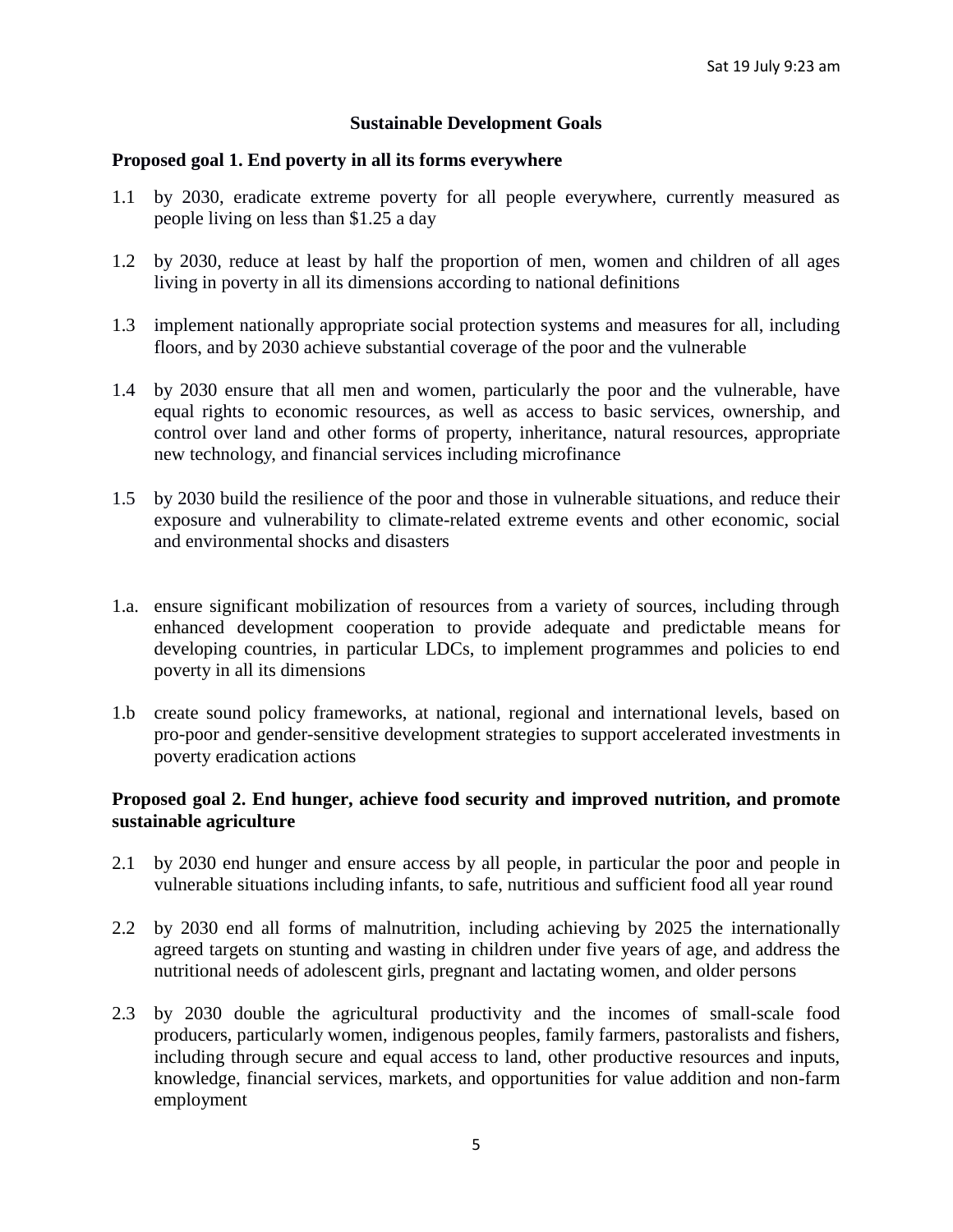- 2.4 by 2030 ensure sustainable food production systems and implement resilient agricultural practices that increase productivity and production, that help maintain ecosystems, that strengthen capacity for adaptation to climate change, extreme weather, drought, flooding and other disasters, and that progressively improve land and soil quality
- 2.5 by 2020 maintain genetic diversity of seeds, cultivated plants, farmed and domesticated animals and their related wild species, including through soundly managed and diversified seed and plant banks at national, regional and international levels, and ensure access to and fair and equitable sharing of benefits arising from the utilization of genetic resources and associated traditional knowledge as internationally agreed
- 2.a increase investment, including through enhanced international cooperation, in rural infrastructure, agricultural research and extension services, technology development, and plant and livestock gene banks to enhance agricultural productive capacity in developing countries, in particular in least developed countries
- 2.b. correct and prevent trade restrictions and distortions in world agricultural markets, including the parallel elimination of all forms of agricultural export subsidies and all export measures with equivalent effect in accordance with the mandate of the Doha Development Round
- 2.c. adopt measures to ensure the proper functioning of food commodity markets and their derivatives, and facilitate timely access to market information, including on food reserves, in order to help limit extreme food price volatility

#### **Proposed goal 3. Ensure healthy lives and promote well-being for all at all ages**

- 3.1 by 2030 reduce the global maternal mortality ratio to less than 70 per 100,000 live births
- 3.2 by 2030 end preventable deaths of newborns and under-five children
- 3.3 by 2030 end the epidemics of AIDS, tuberculosis, malaria, and neglected tropical diseases and combat hepatitis, water-borne diseases, and other communicable diseases
- 3.4 by 2030 reduce by one-third pre-mature mortality from non-communicable diseases (NCDs) through prevention and treatment, and promote mental health and wellbeing
- 3.5 strengthen prevention and treatment of substance abuse, including narcotic drug abuse and harmful use of alcohol
- 3.6 by 2020 halve global deaths and injuries from road traffic accidents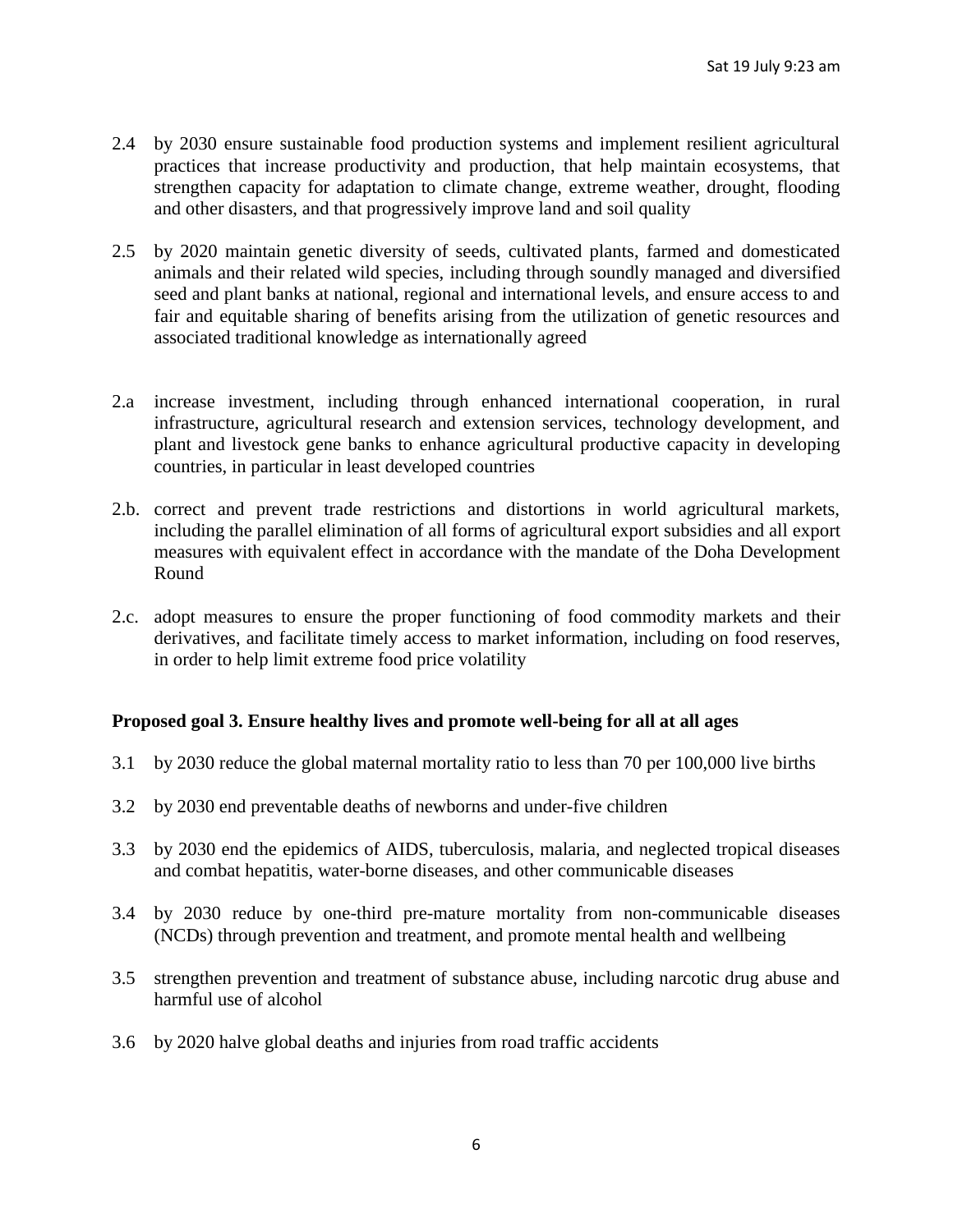- 3.7 by 2030 ensure universal access to sexual and reproductive health care services, including for family planning, information and education, and the integration of reproductive health into national strategies and programmes
- 3.8 achieve universal health coverage (UHC), including financial risk protection, access to quality essential health care services, and access to safe, effective, quality, and affordable essential medicines and vaccines for all
- 3.9 by 2030 substantially reduce the number of deaths and illnesses from hazardous chemicals and air, water, and soil pollution and contamination
- 3.a strengthen implementation of the Framework Convention on Tobacco Control in all countries as appropriate
- 3.b support research and development of vaccines and medicines for the communicable and non-communicable diseases that primarily affect developing countries, provide access to affordable essential medicines and vaccines, in accordance with the Doha Declaration which affirms the right of developing countries to use to the full the provisions in the TRIPS agreement regarding flexibilities to protect public health and, in particular, provide access to medicines for all
- 3.c increase substantially health financing and the recruitment, development and training and retention of the health workforce in developing countries, especially in LDCs and SIDS
- 3.d strengthen the capacity of all countries, particularly developing countries, for early warning, risk reduction, and management of national and global health risks

### **Proposed goal 4. Ensure inclusive and equitable quality education and promote life-long learning opportunities for all**

- 4.1 by 2030, ensure that all girls and boys complete free, equitable and quality primary and secondary education leading to relevant and effective learning outcomes
- 4.2 by 2030 ensure that all girls and boys have access to quality early childhood development, care and pre-primary education so that they are ready for primary education
- 4.3 by 2030 ensure equal access for all women and men to affordable quality technical, vocational and tertiary education, including university
- 4.4 by 2030, increase by x% the number of youth and adults who have relevant skills, including technical and vocational skills, for employment, decent jobs and entrepreneurship
- 4.5 by 2030, eliminate gender disparities in education and ensure equal access to all levels of education and vocational training for the vulnerable, including persons with disabilities, indigenous peoples, and children in vulnerable situations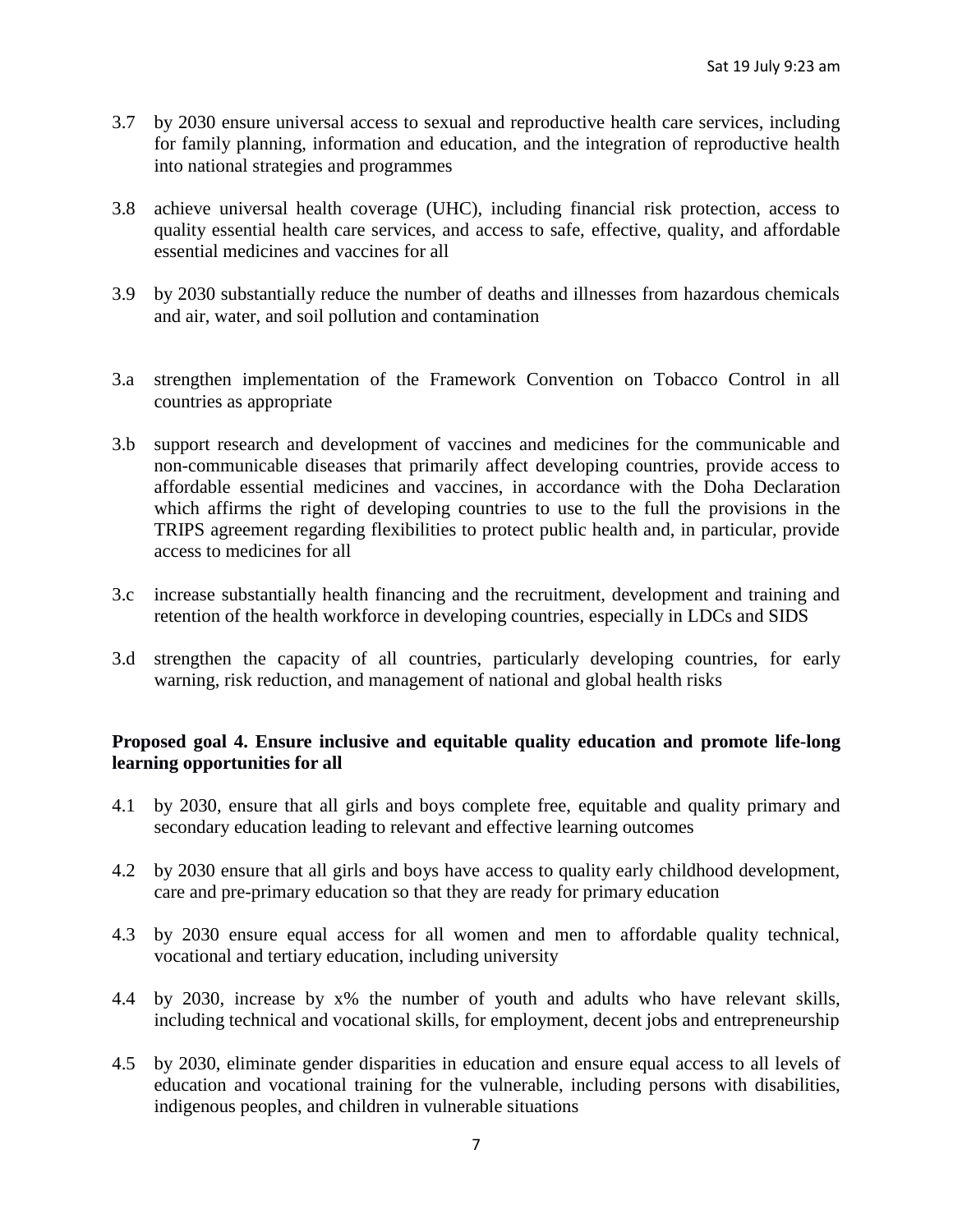- 4.6 by 2030 ensure that all youth and at least x% of adults, both men and women, achieve literacy and numeracy
- 4.7 by 2030 ensure all learners acquire knowledge and skills needed to promote sustainable development, including among others through education for sustainable development and sustainable lifestyles, human rights, gender equality, promotion of a culture of peace and non-violence, global citizenship, and appreciation of cultural diversity and of culture's contribution to sustainable development
- 4.a build and upgrade education facilities that are child, disability and gender sensitive and provide safe, non-violent, inclusive and effective learning environments for all
- 4.b by 2020 expand by x% globally the number of scholarships for developing countries in particular LDCs, SIDS and African countries to enrol in higher education, including vocational training, ICT, technical, engineering and scientific programmes in developed countries and other developing countries
- 4.c by 2030 increase by x% the supply of qualified teachers, including through international cooperation for teacher training in developing countries, especially LDCs and SIDS

#### **Proposed goal 5. Achieve gender equality and empower all women and girls**

- 5.1 end all forms of discrimination against all women and girls everywhere
- 5.2 eliminate all forms of violence against all women and girls in public and private spheres, including trafficking and sexual and other types of exploitation
- 5.3 eliminate all harmful practices, such as child, early and forced marriage and female genital mutilations
- 5.4 recognize and value unpaid care and domestic work through the provision of public services, infrastructure and social protection policies, and the promotion of shared responsibility within the household and the family as nationally appropriate
- 5.5 ensure women's full and effective participation and equal opportunities for leadership at all levels of decision-making in political, economic, and public life
- 5.6 ensure universal access to sexual and reproductive health and reproductive rights as agreed in accordance with the Programme of Action of the ICPD and the Beijing Platform for Action and the outcome documents of their review conferences
- 5.a undertake reforms to give women equal rights to economic resources, as well as access to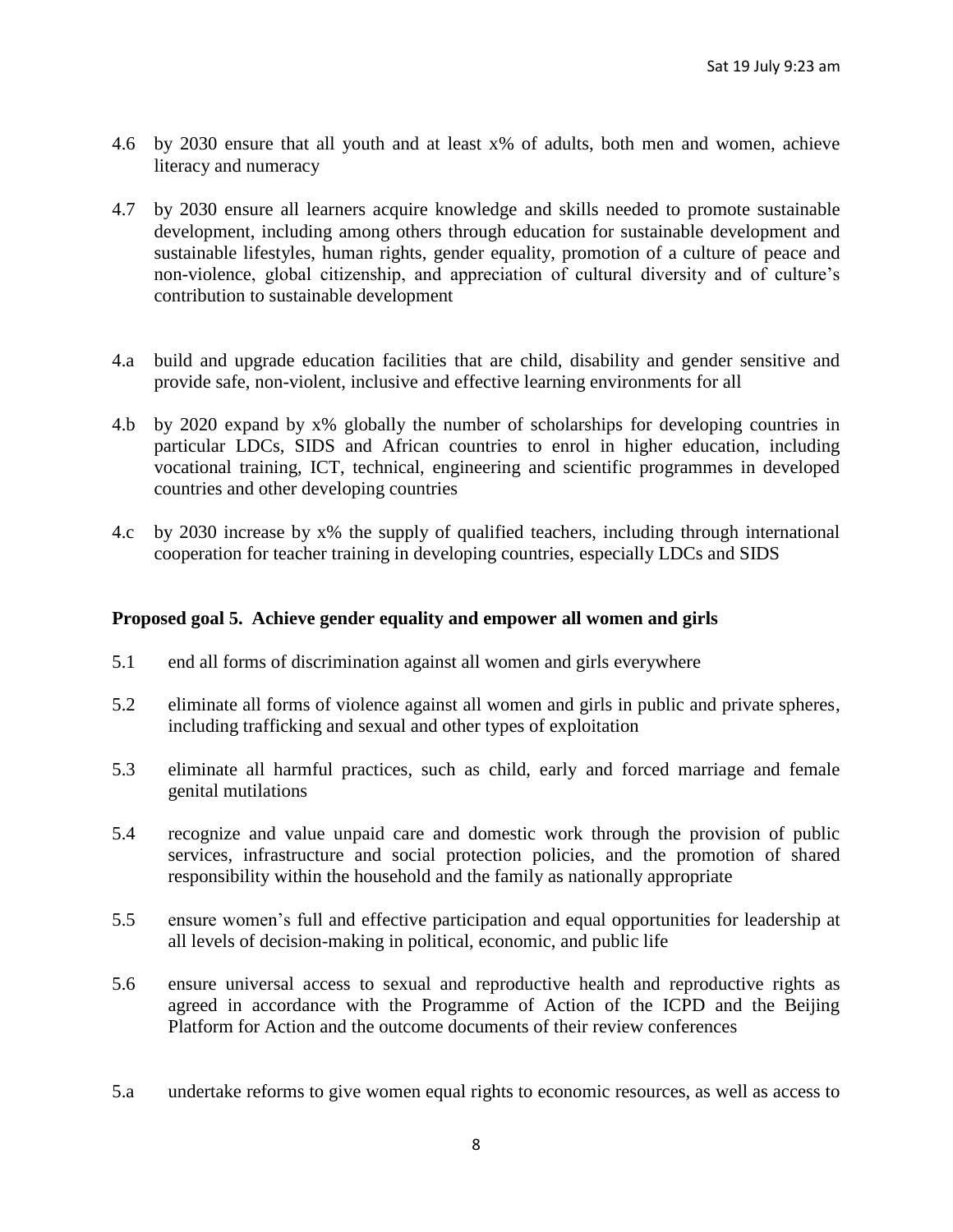ownership and control over land and other forms of property, financial services, inheritance, and natural resources in accordance with national laws

- 5.b enhance the use of enabling technologies, in particular ICT, to promote women's empowerment
- 5.c adopt and strengthen sound policies and enforceable legislation for the promotion of gender equality and the empowerment of all women and girls at all levels

#### **Proposed goal 6. Ensure availability and sustainable management of water and sanitation for all**

- 6.1 by 2030, achieve universal and equitable access to safe and affordable drinking water for all
- 6.2 by 2030, achieve access to adequate and equitable sanitation and hygiene for all, and end open defecation, paying special attention to the needs of women and girls and those in vulnerable situations
- 6.3 by 2030, improve water quality by reducing pollution, eliminating dumping and minimizing release of hazardous chemicals and materials, halving the proportion of untreated wastewater, and increasing recycling and safe reuse by x% globally
- 6.4 by 2030, substantially increase water-use efficiency across all sectors and ensure sustainable withdrawals and supply of freshwater to address water scarcity, and substantially reduce the number of people suffering from water scarcity
- 6.5 by 2030 implement integrated water resources management at all levels, including through transboundary cooperation as appropriate
- 6.6 by 2020 protect and restore water-related ecosystems, including mountains, forests, wetlands, rivers, aquifers and lakes
- 6.a by 2030, expand international cooperation and capacity-building support to developing countries in water and sanitation related activities and programmes, including water harvesting, desalination, water efficiency, wastewater treatment, recycling and reuse technologies
- 6.b support and strengthen the participation of local communities for improving water and sanitation management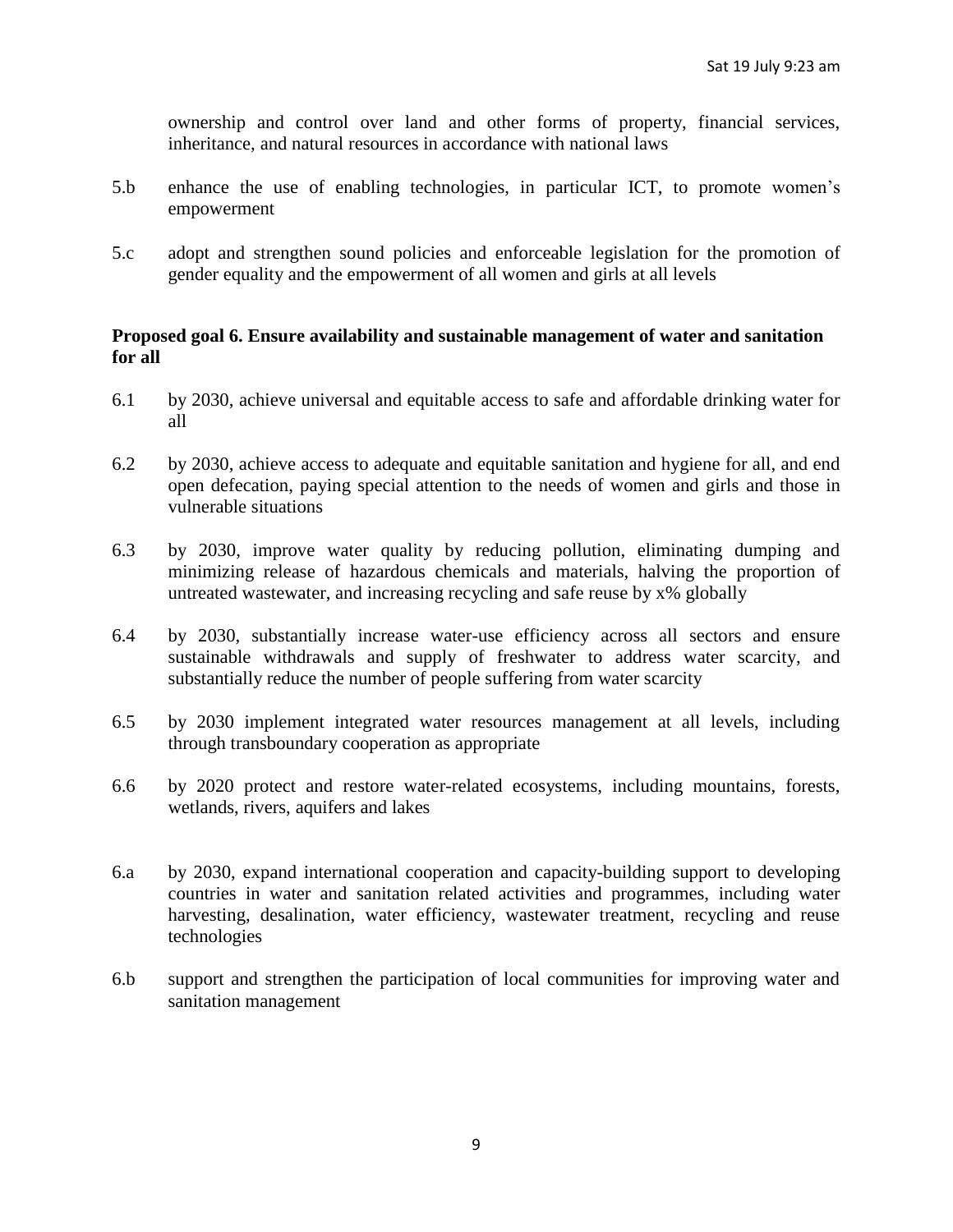## **Proposed goal 7. Ensure access to affordable, reliable, sustainable, and modern energy for all**

- 7.1 by 2030 ensure universal access to affordable, reliable, and modern energy services
- 7.2 increase substantially the share of renewable energy in the global energy mix by 2030
- 7.3 double the global rate of improvement in energy efficiency by 2030
- 7.a by 2030 enhance international cooperation to facilitate access to clean energy research and technologies, including renewable energy, energy efficiency, and advanced and cleaner fossil fuel technologies, and promote investment in energy infrastructure and clean energy technologies
- 7.b by 2030 expand infrastructure and upgrade technology for supplying modern and sustainable energy services for all in developing countries, particularly LDCs and SIDS

### **Proposed goal 8. Promote sustained, inclusive and sustainable economic growth, full and productive employment and decent work for all**

- 8.1 sustain per capita economic growth in accordance with national circumstances, and in particular at least 7% per annum GDP growth in the least-developed countries
- 8.2 achieve higher levels of productivity of economies through diversification, technological upgrading and innovation, including through a focus on high value added and labourintensive sectors
- 8.3 promote development-oriented policies that support productive activities, decent job creation, entrepreneurship, creativity and innovation, and encourage formalization and growth of micro-, small- and medium-sized enterprises including through access to financial services
- 8.4 improve progressively through 2030 global resource efficiency in consumption and production, and endeavour to decouple economic growth from environmental degradation in accordance with the 10-year framework of programmes on sustainable consumption and production with developed countries taking the lead
- 8.5 by 2030 achieve full and productive employment and decent work for all women and men, including for young people and persons with disabilities, and equal pay for work of equal value
- 8.6 by 2020 substantially reduce the proportion of youth not in employment, education or training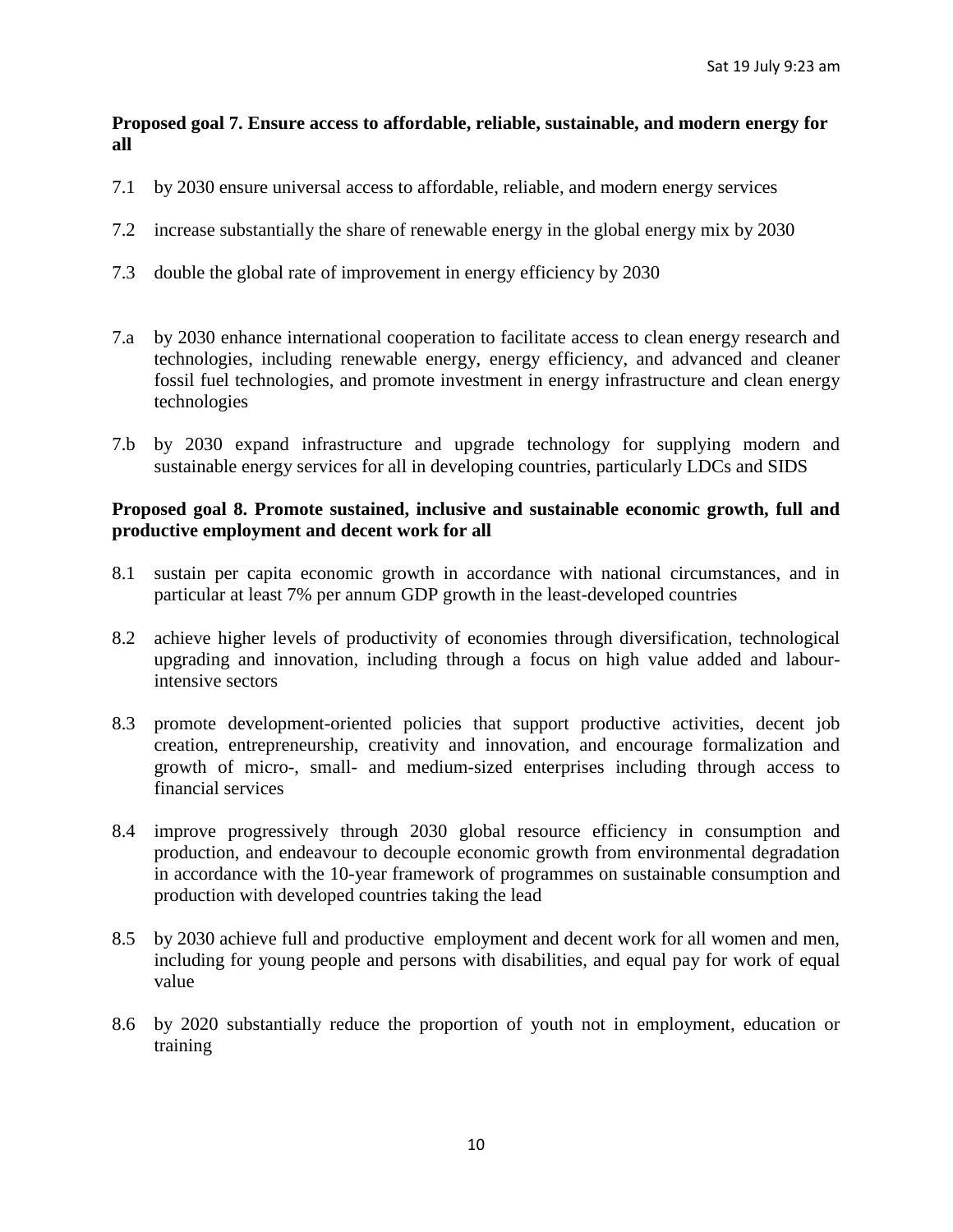- 8.7 take immediate and effective measures to secure the prohibition and elimination of the worst forms of child labour, eradicate forced labour, and by 2025 end child labour in all its forms including recruitment and use of child soldiers
- 8.8 protect labour rights and promote safe and secure working environments of all workers, including migrant workers, particularly women migrants, and those in precarious employment
- 8.9 by 2030 devise and implement policies to promote sustainable tourism which creates jobs, promotes local culture and products
- 8.10 strengthen the capacity of domestic financial institutions to encourage to expand access to banking, insurance and financial services for all
- 8.a increase Aid for Trade support for developing countries, particularly LDCs, including through the Enhanced Integrated Framework for LDCs
- 8.b by 2020 develop and operationalize a global strategy for youth employment and implement the ILO Global Jobs Pact

# **Proposed goal 9. Build resilient infrastructure, promote inclusive and sustainable industrialization and foster innovation**

- 9.1 develop quality, reliable, sustainable and resilient infrastructure, including regional and trans-border infrastructure, to support economic development and human well-being, with a focus on affordable and equitable access for all
- 9.2 promote inclusive and sustainable industrialization, and by 2030 raise significantly industry's share of employment and GDP in line with national circumstances, and double its share in LDCs
- 9.3 increase the access of small-scale industrial and other enterprises, particularly in developing countries, to financial services including affordable credit and their integration into value chains and markets
- 9.4 by 2030 upgrade infrastructure and retrofit industries to make them sustainable, with increased resource use efficiency and greater adoption of clean and environmentally sound technologies and industrial processes, all countries taking action in accordance with their respective capabilities
- 9.5 enhance scientific research, upgrade the technological capabilities of industrial sectors in all countries, particularly developing countries, including by 2030 encouraging innovation and increasing the number of R&D workers per one million people by x% and public and private R&D spending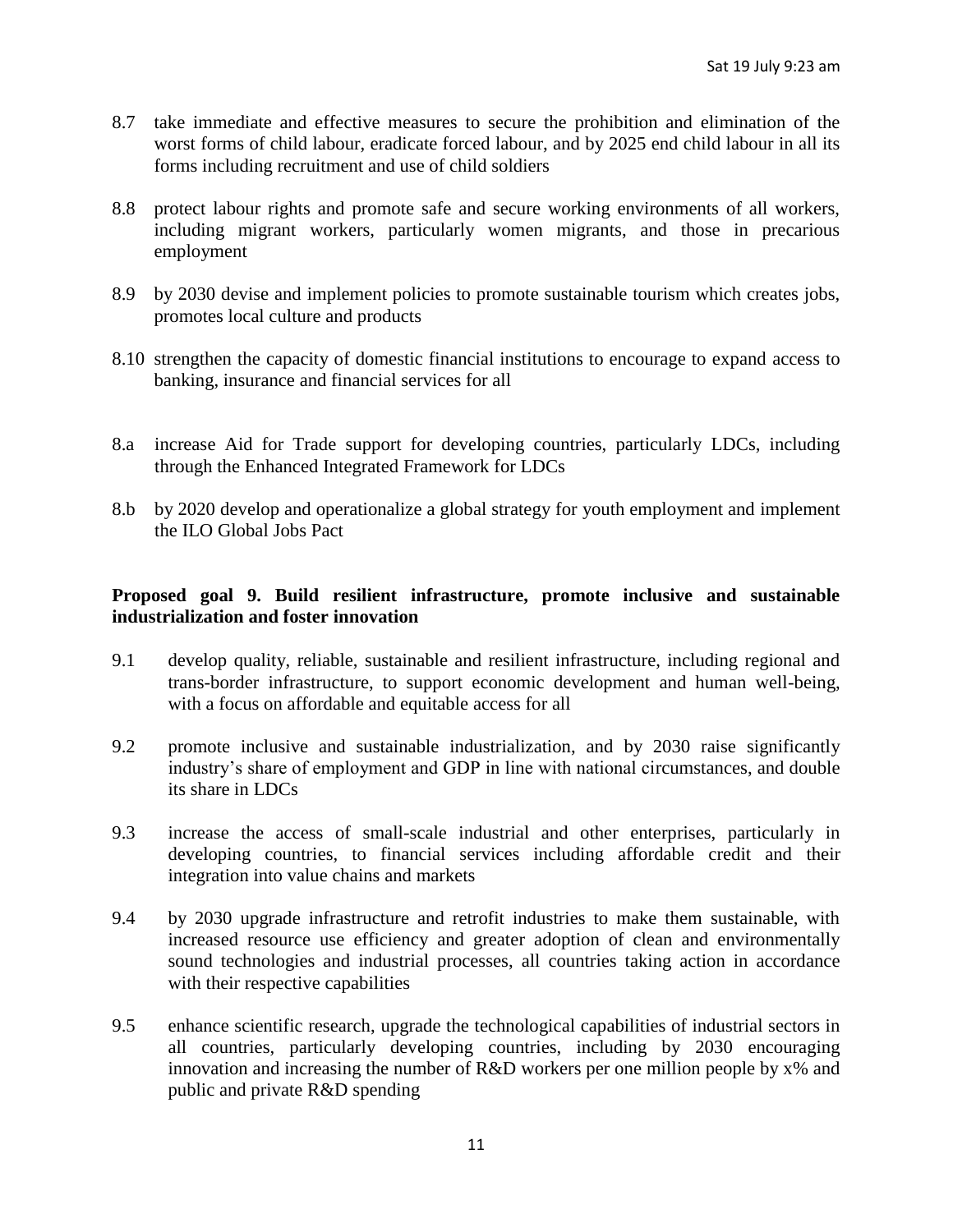- 9.a facilitate sustainable and resilient infrastructure development in developing countries through enhanced financial, technological and technical support to African countries, LDCs, LLDCs and SIDS
- 9.b support domestic technology development, research and innovation in developing countries including by ensuring a conducive policy environment for inter alia industrial diversification and value addition to commodities
- 9.c significantly increase access to ICT and strive to provide universal and affordable access to internet in LDCs by 2020

### **Proposed goal 10. Reduce inequality within and among countries**

- 10.1 by 2030 progressively achieve and sustain income growth of the bottom 40% of the population at a rate higher than the national average
- 10.2 by 2030 empower and promote the social, economic and political inclusion of all irrespective of age, sex, disability, race, ethnicity, origin, religion or economic or other status
- 10.3 ensure equal opportunity and reduce inequalities of outcome, including through eliminating discriminatory laws, policies and practices and promoting appropriate legislation, policies and actions in this regard
- 10.4 adopt policies especially fiscal, wage, and social protection policies and progressively achieve greater equality
- 10.5 improve regulation and monitoring of global financial markets and institutions and strengthen implementation of such regulations
- 10.6 ensure enhanced representation and voice of developing countries in decision making in global international economic and financial institutions in order to deliver more effective, credible, accountable and legitimate institutions
- 10.7 facilitate orderly, safe, regular and responsible migration and mobility of people, including through implementation of planned and well-managed migration policies
- 10.a implement the principle of special and differential treatment for developing countries, in particular least developed countries, in accordance with WTO agreements
- 10.b encourage ODA and financial flows, including foreign direct investment, to states where the need is greatest, in particular LDCs, African countries, SIDS, and LLDCs, in accordance with their national plans and programmes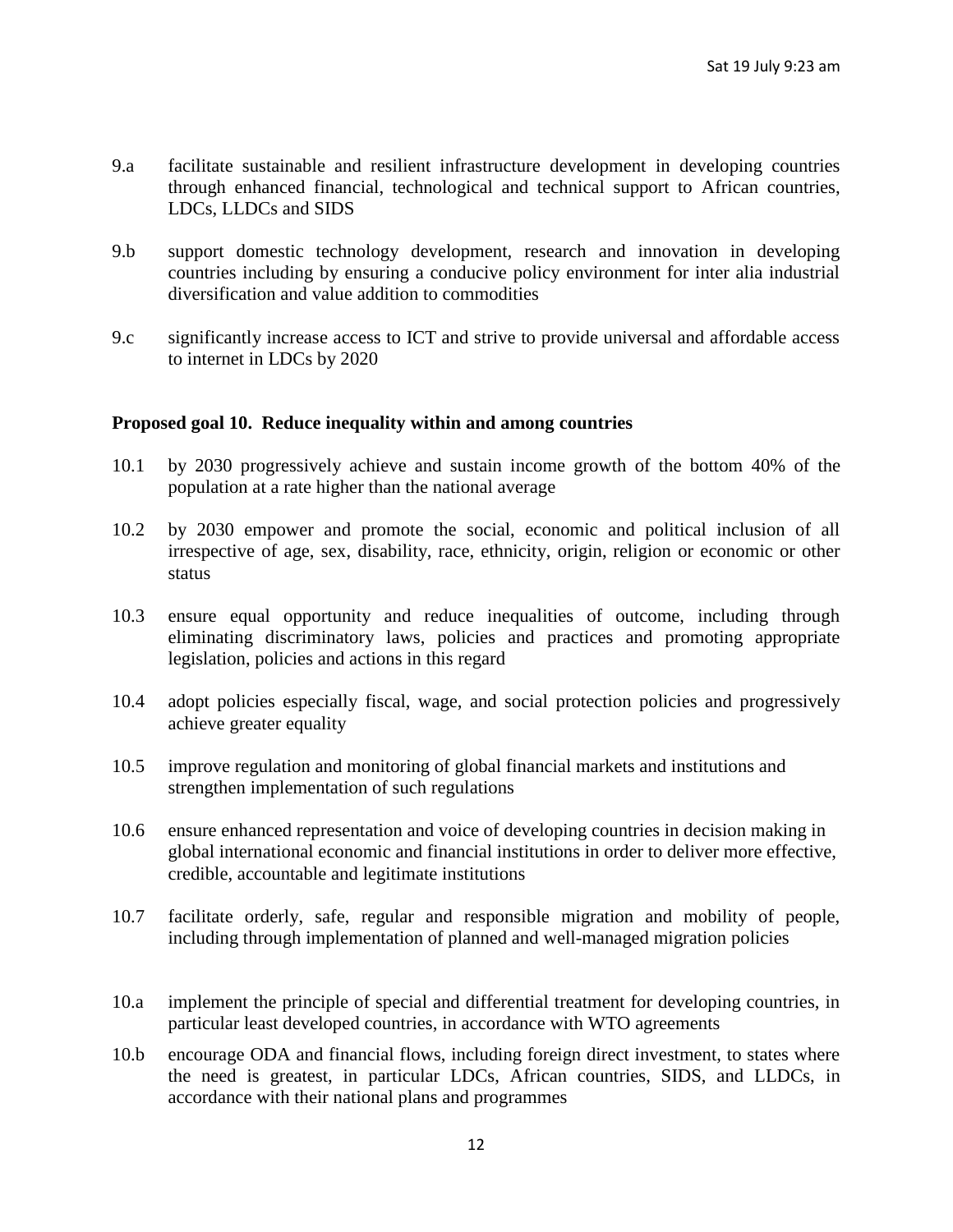10.c by 2030, reduce to less than 3% the transaction costs of migrant remittances and eliminate remittance corridors with costs higher than 5%

## **Proposed goal 11. Make cities and human settlements inclusive, safe, resilient and sustainable**

- 11.1 by 2030, ensure access for all to adequate, safe and affordable housing and basic services, and upgrade slums
- 11.2 by 2030, provide access to safe, affordable, accessible and sustainable transport systems for all, improving road safety, notably by expanding public transport, with special attention to the needs of those in vulnerable situations, women, children, persons with disabilities and older persons
- 11.3 by 2030 enhance inclusive and sustainable urbanization and capacities for participatory, integrated and sustainable human settlement planning and management in all countries
- 11.4 strengthen efforts to protect and safeguard the world's cultural and natural heritage
- 11.5 by 2030 significantly reduce the number of deaths and the number of affected people and decrease by y% the economic losses relative to GDP caused by disasters, including water-related disasters, with the focus on protecting the poor and people in vulnerable situations
- 11.6 by 2030, reduce the adverse per capita environmental impact of cities, including by paying special attention to air quality, municipal and other waste management
- 11.7 by 2030, provide universal access to safe, inclusive and accessible, green and public spaces, particularly for women and children, older persons and persons with disabilities
- 11.a support positive economic, social and environmental links between urban, peri-urban and rural areas by strengthening national and regional development planning
- 11.b by 2020, increase by x% the number of cities and human settlements adopting and implementing integrated policies and plans towards inclusion, resource efficiency, mitigation and adaptation to climate change, resilience to disasters, develop and implement in line with the forthcoming Hyogo Framework holistic disaster risk management at all levels
- 11.c support least developed countries, including through financial and technical assistance, for sustainable and resilient buildings utilizing local materials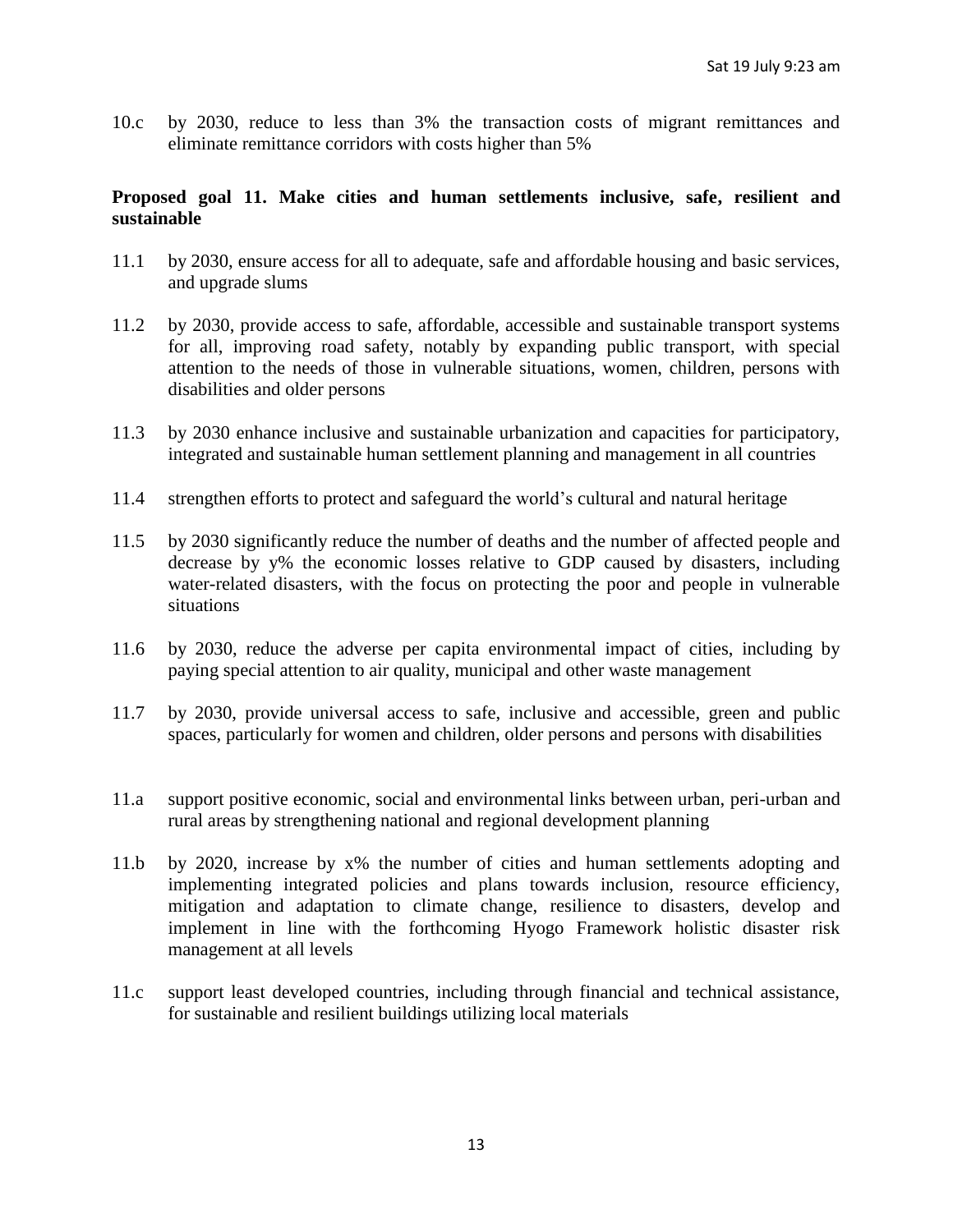#### **Proposed goal 12. Ensure sustainable consumption and production patterns**

- 12.1 implement the 10-Year Framework of Programmes on sustainable consumption and production (10YFP), all countries taking action, with developed countries taking the lead, taking into account the development and capabilities of developing countries
- 12.2 by 2030 achieve sustainable management and efficient use of natural resources
- 12.3 by 2030 halve per capita global food waste at the retail and consumer level, and reduce food losses along production and supply chains including post-harvest losses
- 12.4 by 2020 achieve environmentally sound management of chemicals and all wastes throughout their life cycle in accordance with agreed international frameworks and significantly reduce their release to air, water and soil to minimize their adverse impacts on human health and the environment
- 12.5 by 2030, substantially reduce waste generation through prevention, reduction, recycling, and reuse
- 12.6 encourage companies, especially large and trans-national companies, to adopt sustainable practices and to integrate sustainability information into their reporting cycle
- 12.7 promote public procurement practices that are sustainable in accordance with national policies and priorities
- 12.8 by 2030 ensure that people everywhere have the relevant information and awareness for sustainable development and lifestyles in harmony with nature
- 12.a support developing countries to strengthen their scientific and technological capacities to move towards more sustainable patterns of consumption and production
- 12.b develop and implement tools to monitor sustainable development impacts for sustainable tourism which creates jobs, promotes local culture and products
- 12.c rationalize inefficient fossil fuel subsidies that encourage wasteful consumption by removing market distortions, in accordance with national circumstances, including by restructuring taxation and phasing out those harmful subsidies, where they exist, to reflect their environmental impacts, taking fully into account the specific needs and conditions of developing countries and minimizing the possible adverse impacts on their development in a manner that protects the poor and the affected communities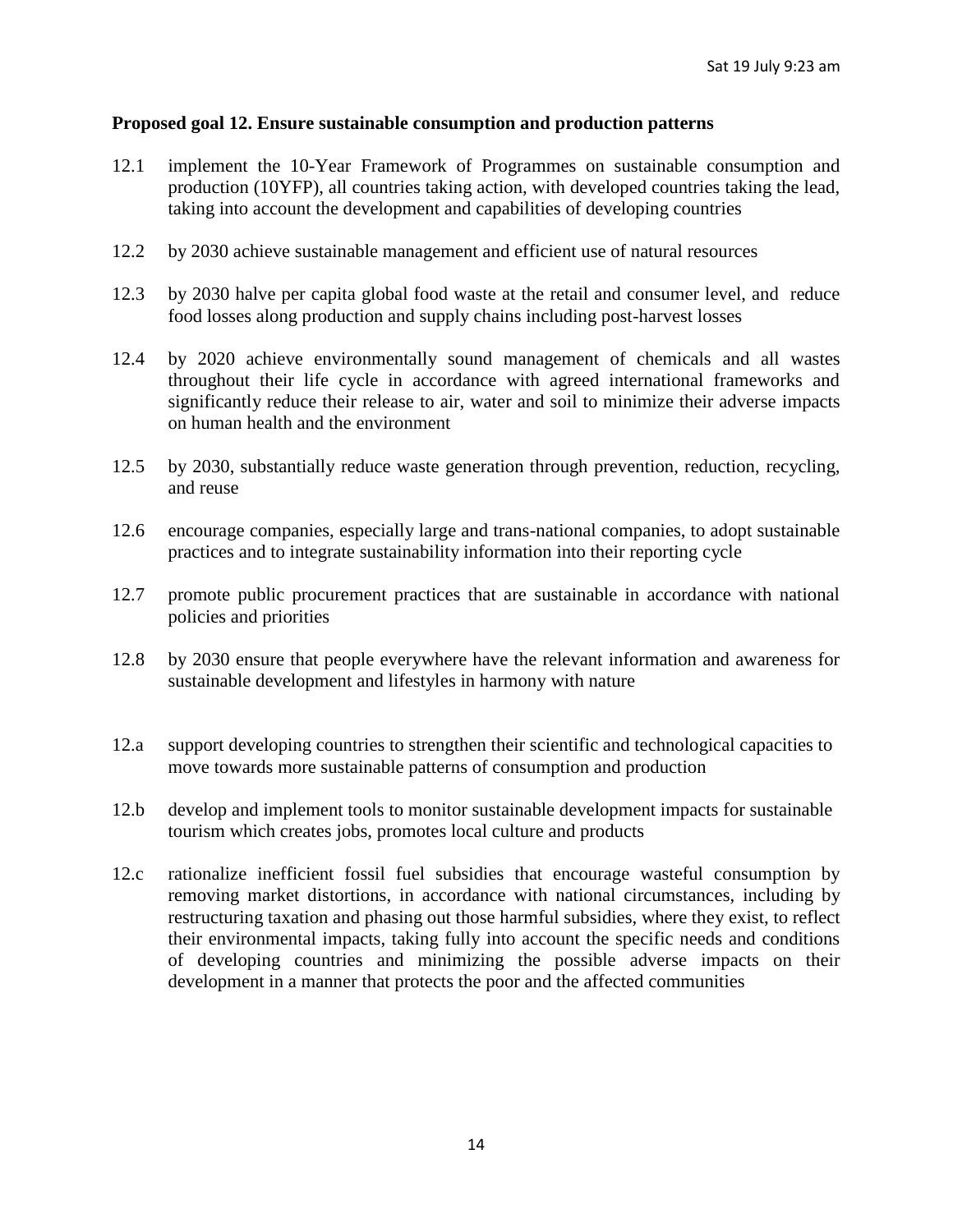# **Proposed goal 13. Take urgent action to combat climate change and its impacts \***

\*Acknowledging that the UNFCCC is the primary international, intergovernmental forum for negotiating the global response to climate change**.**

- 13.1 strengthen resilience and adaptive capacity to climate related hazards and natural disasters in all countries
- 13.2 integrate climate change measures into national policies, strategies, and planning
- 13.3 improve education, awareness raising and human and institutional capacity on climate change mitigation, adaptation, impact reduction, and early warning
- 13.a implement the commitment undertaken by developed country Parties to the UNFCCC to a goal of mobilizing jointly USD100 billion annually by 2020 from all sources to address the needs of developing countries in the context of meaningful mitigation actions and transparency on implementation and fully operationalize the Green Climate Fund through its capitalization as soon as possible
- 13.b Promote mechanisms for raising capacities for effective climate change related planning and management, in LDCs, including focusing on women, youth, local and marginalized communities

# **Proposed goal 14. Conserve and sustainably use the oceans, seas and marine resources for sustainable development**

- 14.1 by 2025, prevent and significantly reduce marine pollution of all kinds, particularly from land-based activities, including marine debris and nutrient pollution
- 14.2 by 2020, sustainably manage, and protect marine and coastal ecosystems to avoid significant adverse impacts, including by strengthening their resilience and take action for their restoration, to achieve healthy and productive oceans
- 14.3 minimize and address the impacts of ocean acidification, including through enhanced scientific cooperation at all levels
- 14.4 by 2020, effectively regulate harvesting, and end overfishing, illegal, unreported and unregulated (IUU) fishing and destructive fishing practices and implement science-based management plans, to restore fish stocks in the shortest time feasible at least to levels that can produce maximum sustainable yield as determined by their biological characteristics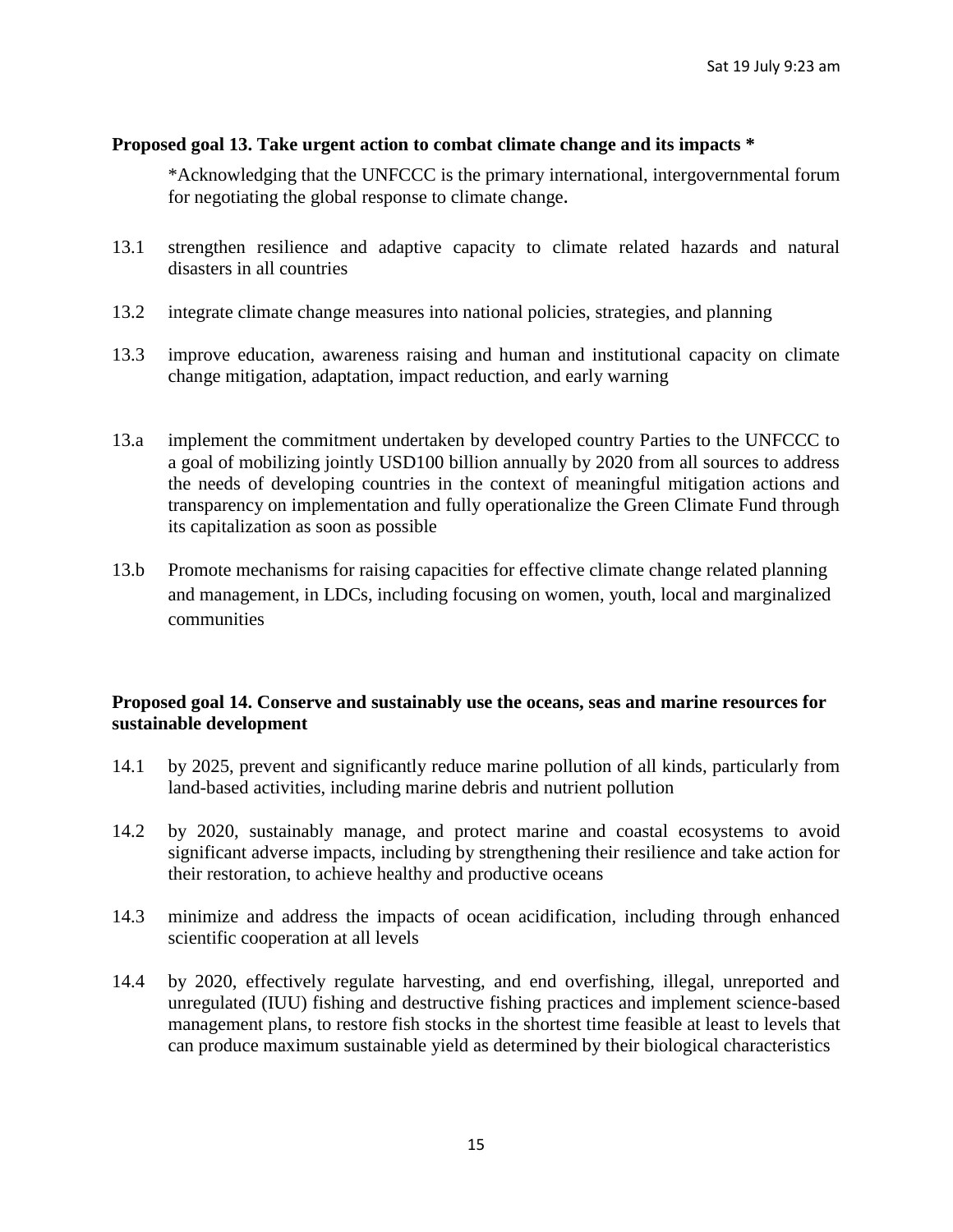- 14.5 by 2020, conserve at least 10 per cent of coastal and marine areas, consistent with national and international law and based on best available scientific information
- 14.6 by 2020, prohibit certain forms of fisheries subsidies which contribute to overcapacity and overfishing, and eliminate subsidies that contribute to IUU fishing, and refrain from introducing new such subsidies, recognizing that appropriate and effective special and differential treatment for developing and least developed countries should be an integral part of the WTO fisheries subsidies negotiation
- 14.7 by 2030 increase the economic benefits to SIDS and LDCs from the sustainable use of marine resources, including through sustainable management of fisheries, aquaculture and tourism
- 14.a increase scientific knowledge, develop research capacities and transfer marine technology taking into account the Intergovernmental Oceanographic Commission Criteria and Guidelines on the Transfer of Marine Technology, in order to improve ocean health and to enhance the contribution of marine biodiversity to the development of developing countries, in particular SIDS and LDCs
- 14.b provide access of small-scale artisanal fishers to marine resources and markets
- 14.c ensure the full implementation of international law, as reflected in UNCLOS for states parties to it, including, where applicable, existing regional and international regimes for the conservation and sustainable use of oceans and their resources by their parties

# **Proposed goal 15. Protect, restore and promote sustainable use of terrestrial ecosystems, sustainably manage forests, combat desertification, and halt and reverse land degradation and halt biodiversity loss**

- 15.1 by 2020 ensure conservation , restoration and sustainable use of terrestrial and inland freshwater ecosystems and their services, in particular forests, wetlands, mountains and drylands, in line with obligations under international agreements
- 15.2 by 2020, promote the implementation of sustainable management of all types of forests, halt deforestation, restore degraded forests, and increase afforestation and reforestation by x% globally
- 15.3 by 2020, combat desertification, and restore degraded land and soil, including land affected by desertification, drought and floods, and strive to achieve a land-degradation neutral world

 $\overline{a}$ 

taking into account ongoing WTO negotiations and WTO Doha Development Agenda and Hong Kong Ministerial Mandate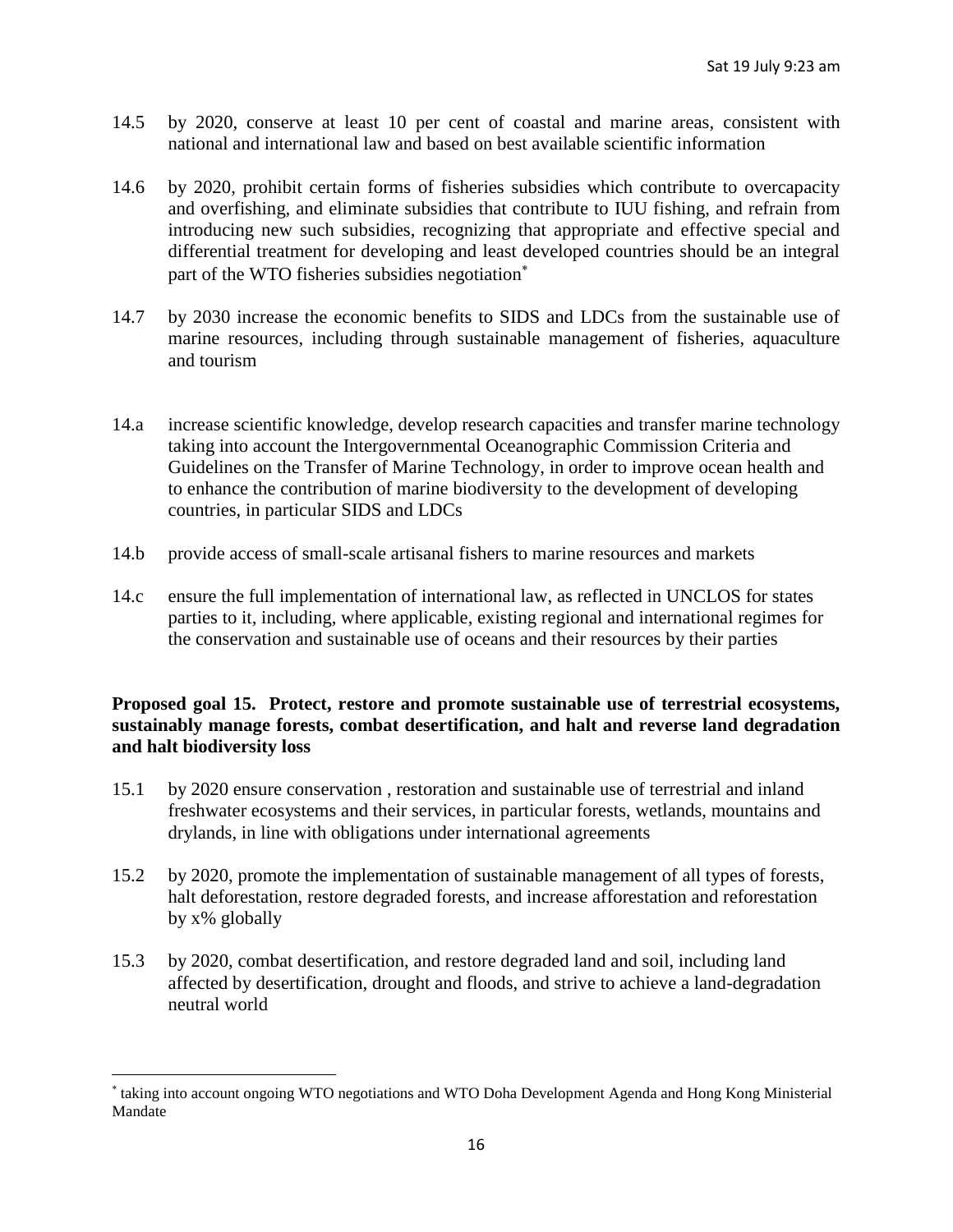- 15.4 by 2030 ensure the conservation of mountain ecosystems, including their biodiversity, to enhance their capacity to provide benefits which are essential for sustainable development
- 15.5 take urgent and significant action to reduce degradation of natural habitat, halt the loss of biodiversity, and by 2020 protect and prevent the extinction of threatened species
- 15.6 ensure fair and equitable sharing of the benefits arising from the utilization of genetic resources, and promote appropriate access to genetic resources
- 15.7 take urgent action to end poaching and trafficking of protected species of flora and fauna, and address both demand and supply of illegal wildlife products
- 15.8 by 2020 introduce measures to prevent the introduction and significantly reduce the impact of invasive alien species on land and water ecosystems, and control or eradicate the priority species
- 15.9 by 2020, integrate ecosystems and biodiversity values into national and local planning, development processes and poverty reduction strategies, and accounts
- 15.a mobilize and significantly increase from all sources financial resources to conserve and sustainably use biodiversity and ecosystems
- 15.b mobilize significantly resources from all sources and at all levels to finance sustainable forest management, and provide adequate incentives to developing countries to advance sustainable forest management, including for conservation and reforestation
- 15.c enhance global support to efforts to combat poaching and trafficking of protected species, including by increasing the capacity of local communities to pursue sustainable livelihood opportunities

# **Proposed Goal 16. Promote peaceful and inclusive societies for sustainable development, provide access to justice for all and build effective, accountable and inclusive institutions at all levels**

- 16.1 significantly reduce all forms of violence and related death rates everywhere
- 16.2 end abuse, exploitation, trafficking and all forms of violence and torture against children
- 16.3 promote the rule of law at the national and international levels, and ensure equal access to justice for all
- 16.4 by 2030 significantly reduce illicit financial and arms flows, strengthen recovery and return of stolen assets, and combat all forms of organized crime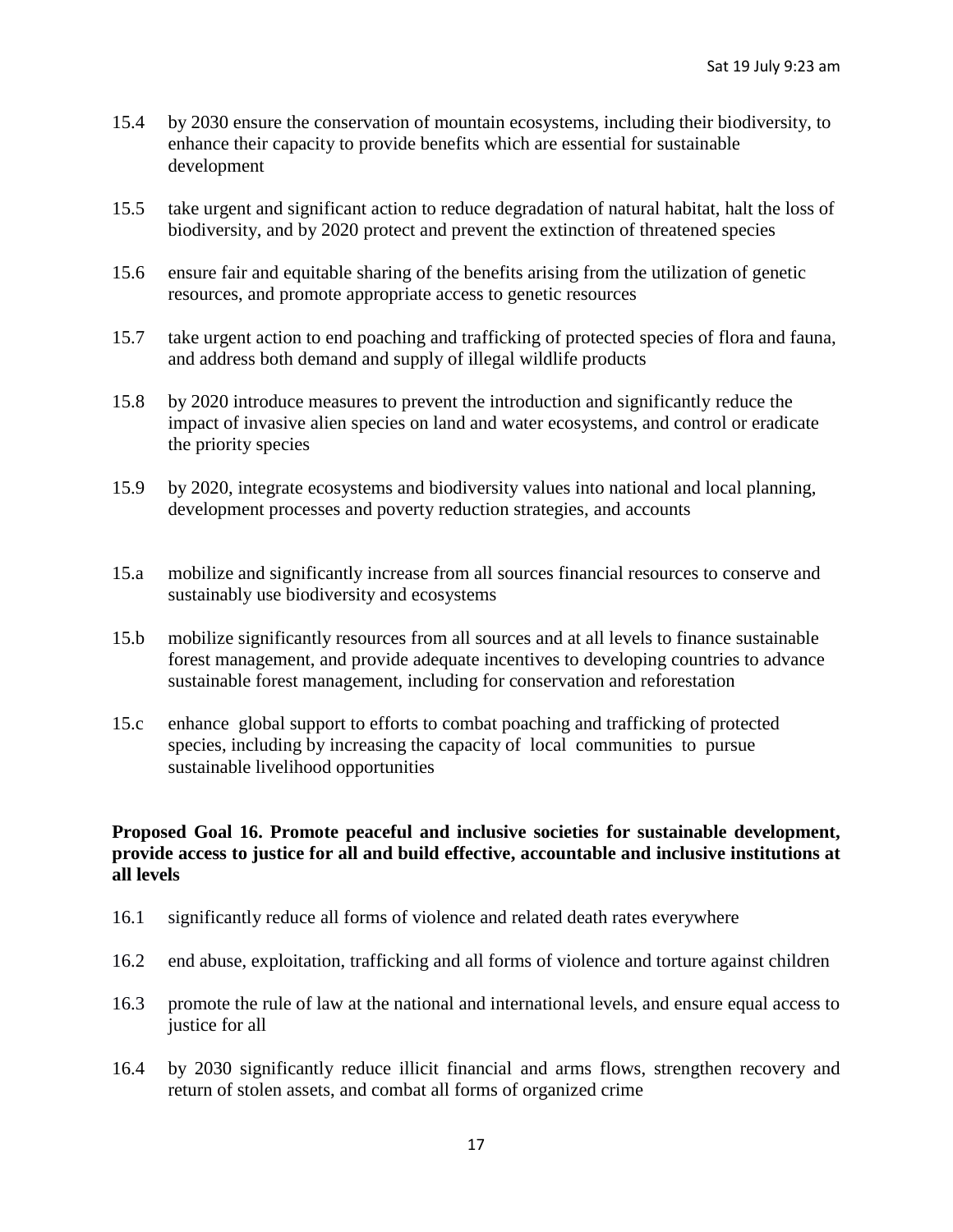- 16.5 substantially reduce corruption and bribery in all its forms
- 16.6 develop effective, accountable and transparent institutions at all levels
- 16.7 ensure responsive, inclusive, participatory and representative decision-making at all levels
- 16.8 broaden and strengthen the participation of developing countries in the institutions of global governance
- 16.9 by 2030 provide legal identity for all including birth registration
- 16.10 ensure public access to information and protect fundamental freedoms, in accordance with national legislation and international agreements
- 16.a strengthen relevant national institutions, including through international cooperation, for building capacities at all levels, in particular in developing countries, for preventing violence and combating terrorism and crime
- 16.b promote and enforce non-discriminatory laws and policies for sustainable development

# **Proposed goal 17. Strengthen the means of implementation and revitalize the global partnership for sustainable development**

#### **Finance**

- 17.1 strengthen domestic resource mobilization, including through international support to developing countries to improve domestic capacity for tax and other revenue collection
- 17.2 developed countries to implement fully their ODA commitments, including to provide 0.7% of GNI in ODA to developing countries of which 0.15-0.20% to least-developed countries
- 17.3 mobilize additional financial resources for developing countries from multiple sources
- 17.4 assist developing countries in attaining long-term debt sustainability through coordinated policies aimed at fostering debt financing, debt relief and debt restructuring, as appropriate, and address the external debt of highly indebted poor countries (HIPC) to reduce debt distress
- 17.5 adopt and implement investment promotion regimes for LDCs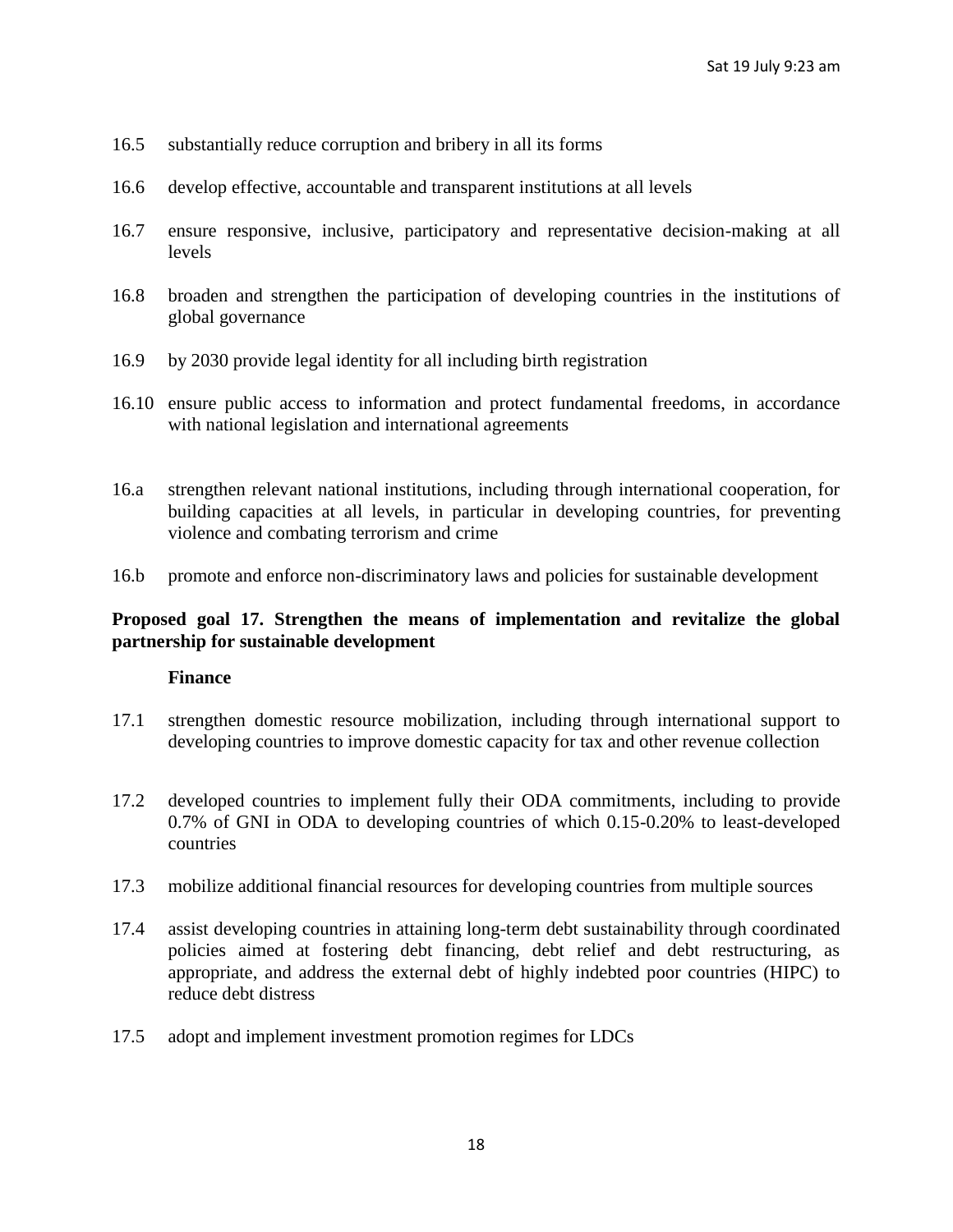# **Technology**

- 17.6 enhance North-South, South-South and triangular regional and international cooperation on and access to science, technology and innovation, and enhance knowledge sharing on mutually agreed terms, including through improved coordination among existing mechanisms, particularly at UN level, and through a global technology facilitation mechanism when agreed
- 17.7 promote development, transfer, dissemination and diffusion of environmentally sound technologies to developing countries on favourable terms, including on concessional and preferential terms, as mutually agreed
- 17.8 fully operationalize the Technology Bank and STI (Science, Technology and Innovation) capacity building mechanism for LDCs by 2017, and enhance the use of enabling technologies in particular ICT

# **Capacity building**

17.9 enhance international support for implementing effective and targeted capacity building in developing countries to support national plans to implement all sustainable development goals, including through North-South, South-South, and triangular cooperation

# **Trade**

- 17.10 promote a universal, rules-based, open, non-discriminatory and equitable multilateral trading system under the WTO including through the conclusion of negotiations within its Doha Development Agenda
- 17.11 increase significantly the exports of developing countries, in particular with a view to doubling the LDC share of global exports by 2020
- 17.12 realize timely implementation of duty-free, quota-free market access on a lasting basis for all least developed countries consistent with WTO decisions, including through ensuring that preferential rules of origin applicable to imports from LDCs are transparent and simple, and contribute to facilitating market access

# **Systemic issues**

#### **Policy and institutional coherence**

17.13 enhance global macroeconomic stability including through policy coordination and policy coherence